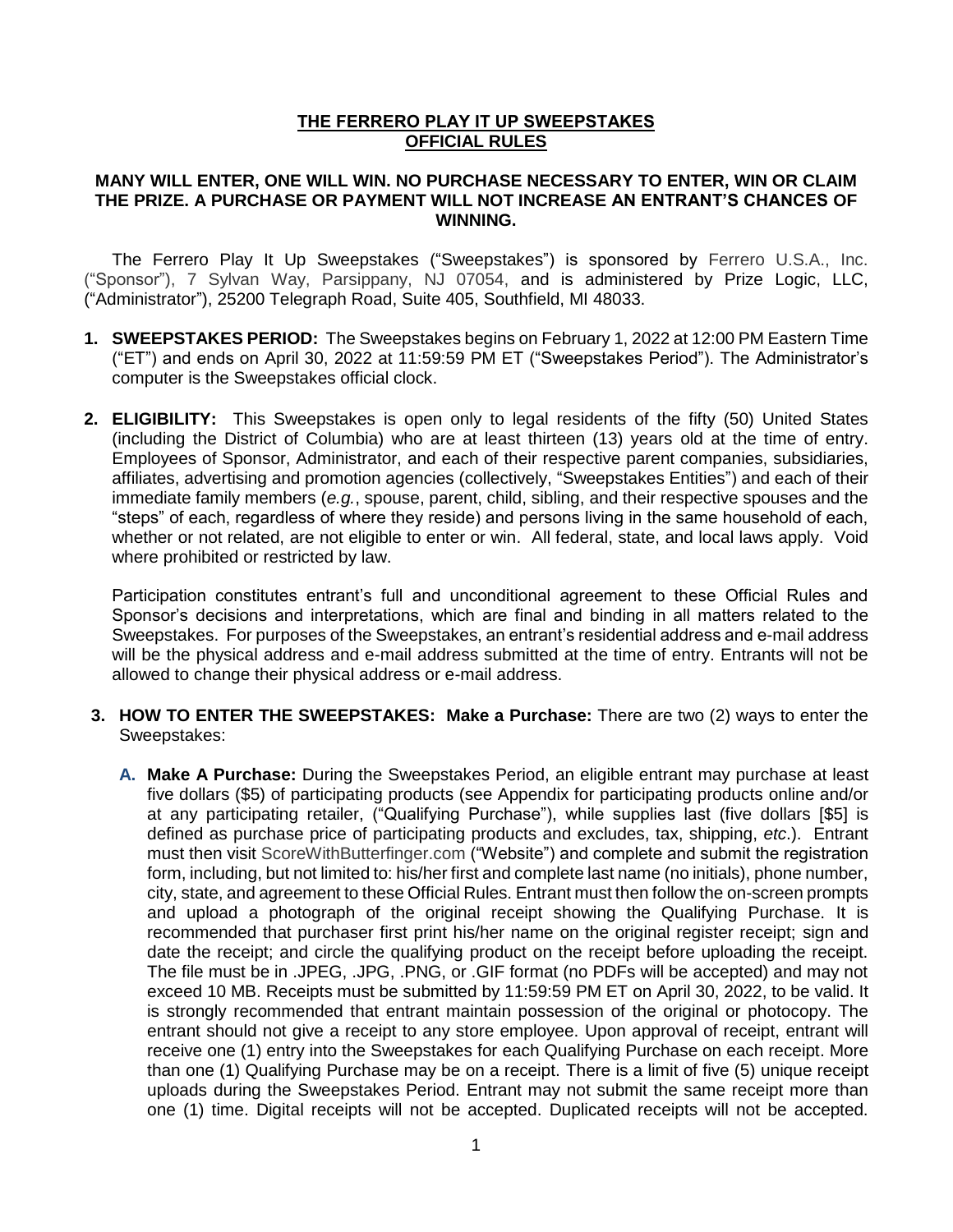Receipts must be readable. Mechanical reproductions, altered receipts or unreadable receipts will not be accepted. Receipts submitted in excess of the limits set forth herein will not be accepted.

**Special Offer:** Upon verification of each eligible Qualifying Purchase receipt, entrant will receive a Fanatics.com coupon code valid for fifteen dollars (\$15) off a Fanatics.com order of forty-five dollars (\$45) or more("Offer Item"). There is a limit of five (5) Offer Items per person. The approximate retail value of each Offer Item is fifteen dollars (\$15). Offer Items are subject to availability and only available while supplies last. Terms and exclusions apply: Limited time only, Fanatics.com coupon code expires August 31, 2022 at 11:59pm ET. Offer excludes on sale, discounted, limited quantity, recent playoff, championship, special event and race winning product, NFL, MLB, NBA and NHL jerseys, MLB and NFL On-Field headwear, select athletes and memorabilia, Under Armour, Alex and Ani, Dooney & Bourke, Lillie Bee, Lionel, Vera Bradley, Yeti, select Nike Products, die cast and show tickets. Not valid for gift codes, cards or certificates, shipping or taxes. Except where required by law, Offer cannot be redeemed for cash, reproduced, modified, sold, traded, refunded or replaced. Not valid on previous purchases or returns. No cash back. Valid only while supplies last. Offer may be modified or terminated at any time without notice. All purchases are subject to Fanatics' Terms & Conditions or equivalent.

No more than one hundred fifty thousand (150,000) Offer Items are available in the Sweepstakes. Offer Item will be e-mailed to the e-mail address provided upon registration within forty-eight (48) hours after verification. No substitution or exchange will be allowed, except by Sponsor, who reserves the right to substitute an Offer Item of equal or greater value in case of unavailability of an Offer Item or force majeure. Each entrant shall be solely responsible for payment of any and all applicable federal, state and local taxes for any Offer Item received. All other costs and expenses not expressly set forth herein shall be solely the recipient's responsibility.

**B. Mail-In Without Making a Purchase:** To earn a Sweepstakes entry without making a purchase, an entrant may hand-write his/her complete name (no initials), valid e-mail address, street address (P.O. Boxes not accepted), city, state, ZIP code, telephone number, and date of birth (MM/DD/YYYY), on a 3½"x5" card ("Mail-In Entry") and mail it (in an outer mailing envelope) with sufficient postage to The Ferrero Play It Up Sweepstakes, PO Box 251328, West Bloomfield, MI 48325. A Mail-In Entry is worth five (5) entries. An entrant may mail-in one (1) time during the Sweepstakes Period. Following this method of entry, an entrant will receive five (5) entries into the Sweepstakes.

All Mail-In Entries must be postmarked by April 30, 2022 and received by May 10, 2022. Mail-In Entries must be legibly hand-written. Mechanical reproductions, postage-due, and Mail-In Entries sent in excess of the entry limits set forth below will not be accepted. Mail-In Entries received without a verifiable and legible return address will be deemed incomplete and not valid entries.

**Limit:** Regardless of method of entry, an entrant will receive no more than five (5) entries total during the Sweepstakes Period. If more than the stated number of entries are received from the same person, telephone number and/or e-mail address, the entries may, at the Sponsor's sole discretion, be disqualified. Entrants are prohibited from using more than one (1) e-mail address or multiple identities. If it is found or suspected that an entrant is using more than one e-mail address or multiple identities to participate in the Sweepstakes, then that entrant, in Sponsor's sole discretion, may be disqualified and not be eligible to win the prize. Subsequent attempts made by the same individual to submit multiple entries by using multiple or false contact information, accounts or otherwise may result in the entrant being disqualified. Entries generated by a script, computer programs, macro, programmed, robotic or other automated means are void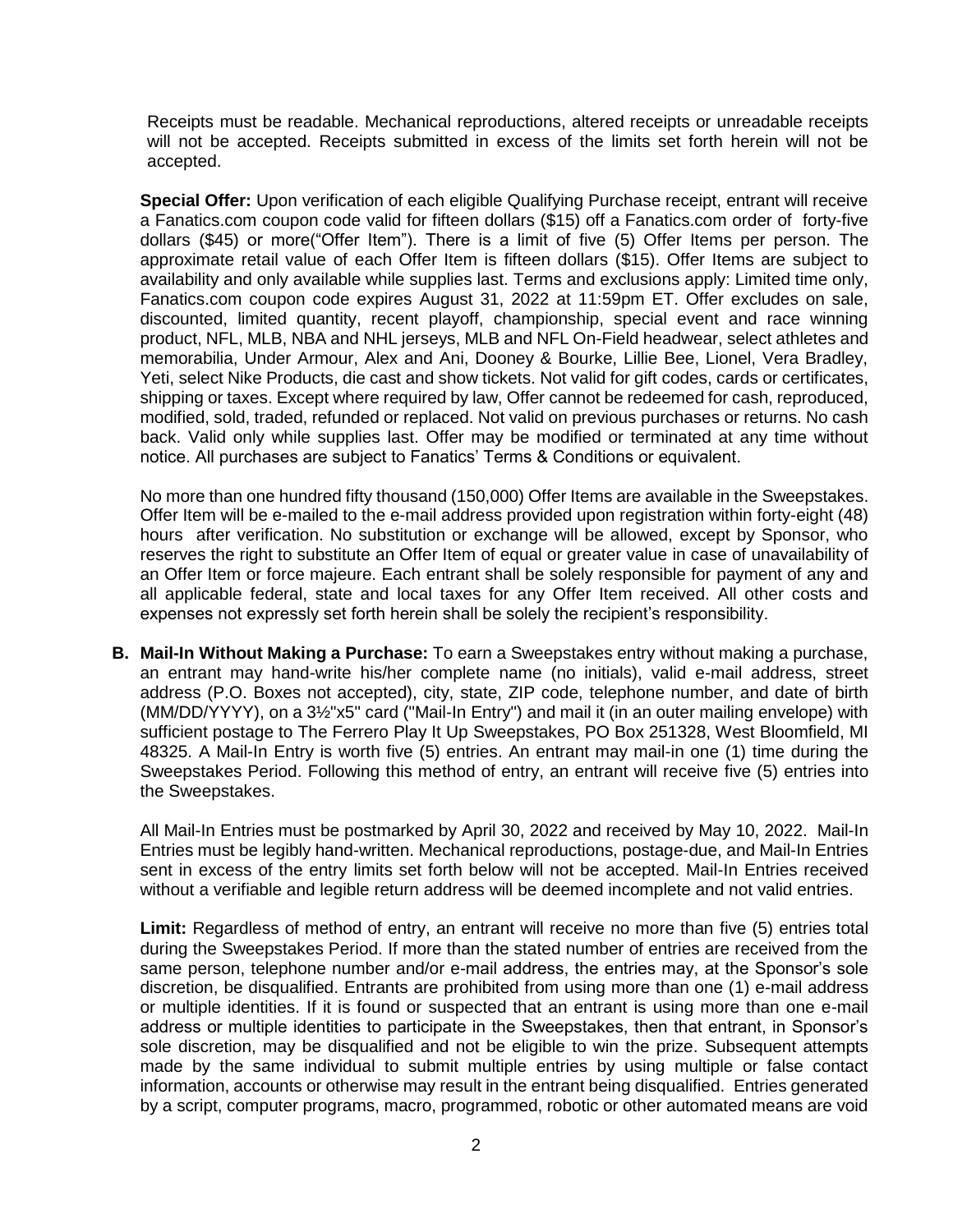and may be disqualified. Entries that are in excess of the stated limits, incomplete, illegible, corrupted, damaged, destroyed, forged, false, lost, late or misdirected, deceptive or otherwise not in compliance with the Official Rules may be disqualified from the Sweepstakes at Sponsor's sole and absolute discretion. Entries submitted by entrants who do not meet the eligibility requirements (including all requirements with respect to age and residence) are void.

**4. RANDOM DRAWING:** On or around May 11, 2022, the Administrator will randomly select one (1) potential winner from all eligible entries received. The winner is considered a potential winner pending verification of his/her eligibility and compliance with these Official Rules.

#### **5. PRIZE, APPROXIMATE RETAIL VALUE ("ARV"), AND ODDS OF WINNING:**

- **A. Prize (1):** The prize is \$30,000 ("Prize"). No more than one (1) Prize will be available in the Sweepstakes. The ARV of the Prize is \$30,000.
- **B. Odds of Winning:** The odds of winning the Prize depend on the number of eligible Sweepstakes entries received during the Sweepstakes Period.
- **C. General Conditions:** There is a limit of one (1) Prize per person. In no event will more one (1) Prize, be awarded. If, for any reason, more Prize notifications are sent (or more claims are received) than the number of prizes offered, as set forth in these Official Rules, Sponsor reserves the right to award the intended number of prizes through a random drawing from among all eligible prize claims received.
- **6. HOW TO CLAIM THE PRIZE:** The potential winner is subject to verification of eligibility and compliance with these Official Rules After the random drawing, Administrator will notify the potential winner via e-mail at the e-mail address provided at the time of registration. The potential winner (or his/her parent or legal guardian, if potential winner is a minor in his/her state of residence) will be required to sign and return an Affidavit of Eligibility and Liability/Publicity Release (except where prohibited) and any other requested documents within five (5) calendar days from the date of attempted notification or the Prize may be forfeited in its entirety and awarded to an alternate winner, at the Sponsor's sole and absolute discretion. Failure to provide all required information and a signature on the documents within the stated time period may result in forfeiture of a winner's right to claim his/her Prize, and may result in the Prize being awarded to an alternate winner, if time permits. If a potential winner is disqualified, found to be ineligible or not in compliance with these Official Rules, declines to accept the Prize, the Prize may be forfeited. If the Prize is forfeited, the Prize may be awarded to an alternate winner, selected in a random drawing from among all remaining eligible entries, as determined by Sponsor in its sole discretion. If, after a good-faith attempt, Sponsor is unable to award or deliver the Prize, the Prize may not be re-awarded. Upon verification of eligibility, the prize will be fulfilled within  $4 - 6$  weeks. Any portion of the Prize not accepted by winner will be forfeited. The winner shall be solely responsible for payment of any and all applicable federal, state, and local taxes for his/her Prize won. Sponsor will issue an IRS Form 1099-MISC for the winner. All other costs and expenses not expressly set forth herein shall be solely each winner's responsibility. The Prize will only be awarded to a verified winner.

Sponsor will attempt to notify each potential winner as set forth above, but Sponsor is not responsible for any undelivered e-mails, including without limitation e-mails that are not received because of a winner's privacy or spam filter settings which may divert any Sweepstakes e-mail, including any winner notification e-mail, to a spam or junk folder. A Prize that is unclaimed, unredeemed, or returned as undeliverable will not be awarded. Prize is non-transferable and no Prize substitution, exchange or cash equivalent will be allowed, except by Sponsor, who reserves the right to substitute the Prize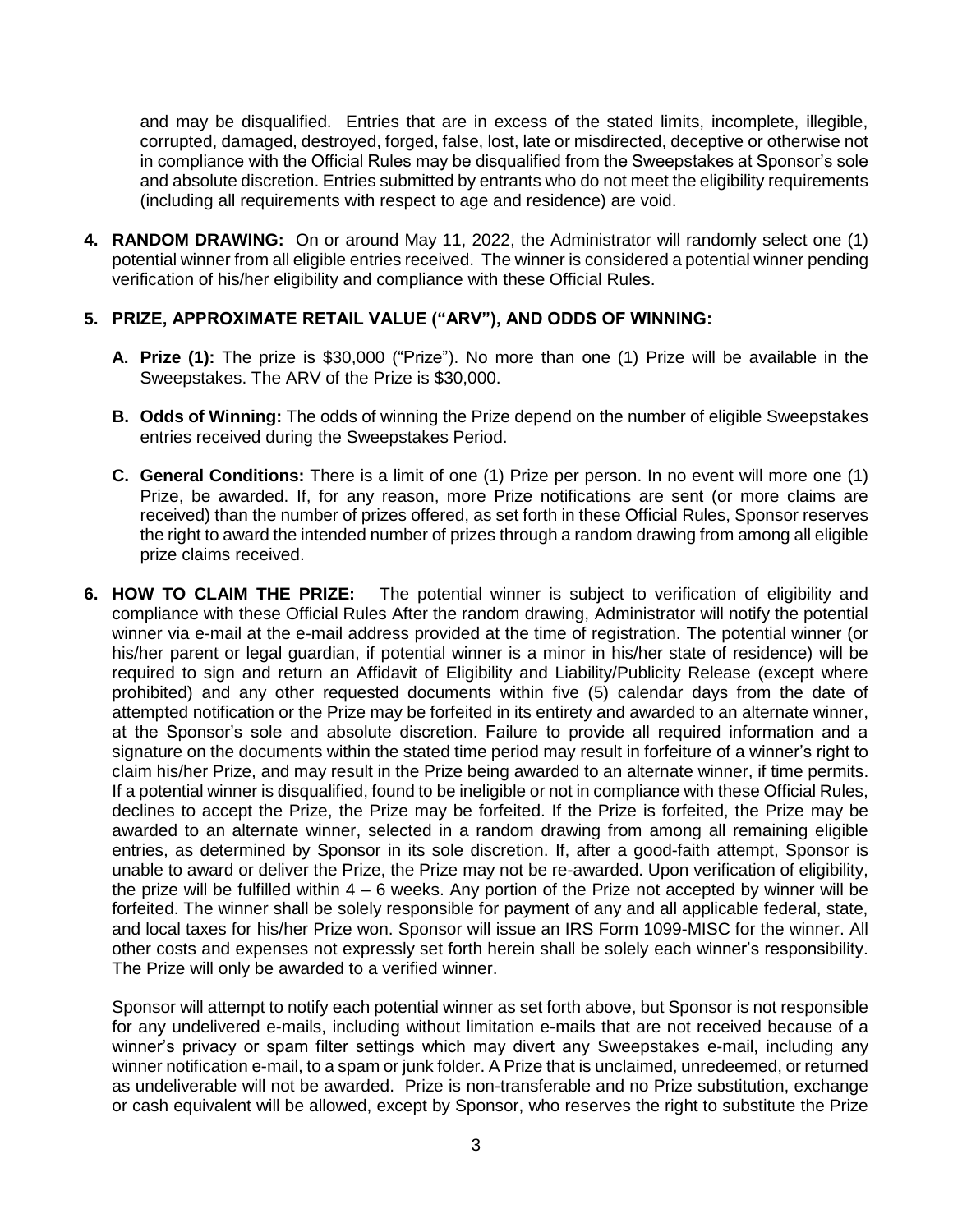of equal or greater value in case of unavailability of the Prize or force majeure, at Sponsor's sole and absolute discretion. Sweepstakes Entities shall not be held responsible for any delays in awarding the Prize for any reason.

**7. LIMITATION OF LIABILITY:** By participating in this Sweepstakes, entrants agree that the Sweepstakes Entities and each of their respective affiliates, subsidiaries, representatives, consultants, contractors, legal counsel, advertising, public relations, promotional, fulfillment and marketing agencies, website providers and each their respective officers, directors, stockholders, employees, representatives, designees and agents ("Released Parties") are not responsible for: (i) lost, late, incomplete, stolen, misdirected, postage due or undeliverable e-mail/text notifications or postal mail; (ii) any computer, telephone, satellite, cable, network, electronic or Internet hardware or software malfunctions, failures, connections, or availability; (iii) garbled, corrupt or jumbled transmissions, service provider/network accessibility, availability or traffic congestion; (iv) any technical, mechanical, printing or typographical or other error; (v) the incorrect or inaccurate capture of registration information or the failure to capture, or loss of, any such information; (vi) any error, omission, interruption, deletion, defect, delay in operation or transmission, communications line failure, technical error, theft or destruction or unauthorized access to the Sweepstakes; (vii) any injury or damage, whether personal or property, to entrants or to any person's computer related to or resulting from participating in the Sweepstakes and/or accepting the Prize; and (viii) entries that are late, forged, lost, misplaced, misdirected, tampered with, incomplete, deleted, damaged, garbled or otherwise not in compliance with the Official Rules. Further, the Sweepstakes Entities are not responsible for any unanswered or undeliverable winner notifications.

By entering the Sweepstakes, each entrant agrees: (i) to be bound by these Official Rules, including entry requirements; (ii) to waive any rights to claim ambiguity with respect to these Official Rules; (iii) to waive all of his/her rights to bring any claim, action or proceeding against any of the Released Parties in connection with the Sweepstakes; and (iii) to forever and irrevocably agree to release and hold harmless each of the Released Parties from any and all claims, lawsuits, judgments, causes of action, proceedings, demands, fines, penalties, liability, costs and expenses (including, without limitation, reasonable attorneys' fees) that may arise in connection with: (a) the Sweepstakes, including, but not limited to, any Sweepstakes-related activity or element thereof, and the entrant's entries, participation or inability to participate in the Sweepstakes; (b) the violation of any third-party privacy, personal, publicity or proprietary rights; (c) acceptance, attendance at, receipt, travel related to, participation in, delivery of, possession, defects in, use, non-use, misuse, inability to use, loss, damage, destruction, negligence or willful misconduct in connection with the use of the Prize (or any component thereof); (d) any change in the prizing (or any components thereof); (e) human error; (f) any wrongful, negligent, or unauthorized act or omission on the part of any of the Released Parties; (g) lost, late, stolen, misdirected, damaged or destroyed prizing (or any element thereof); or (h) the negligence or willful misconduct by entrant.

If, for any reason, the Sweepstakes is not capable of running as planned, Sponsor reserves the right, at its sole and absolute discretion, to cancel, terminate, modify or suspend the Sweepstakes and/or proceed with the Sweepstakes, including the selection of a winner in a manner it deems fair and reasonable, including the selection of a winner from among eligible entries received prior to such cancellation, termination, modification or suspension. In no event will more Prizes be awarded than are stated in these Official Rules. In the event that, due to technical, typographical, mechanical, administrative, printing, production, computer or other errors, there are more winners than are stated in these Official Rules, a random drawing among the claimants will be held to determine the winner.

WITHOUT LIMITING THE FOREGOING, EVERYTHING REGARDING THIS SWEEPSTAKES, INCLUDING THE PRIZES, IS PROVIDED "AS IS" WITHOUT WARRANTY OF ANY KIND, EITHER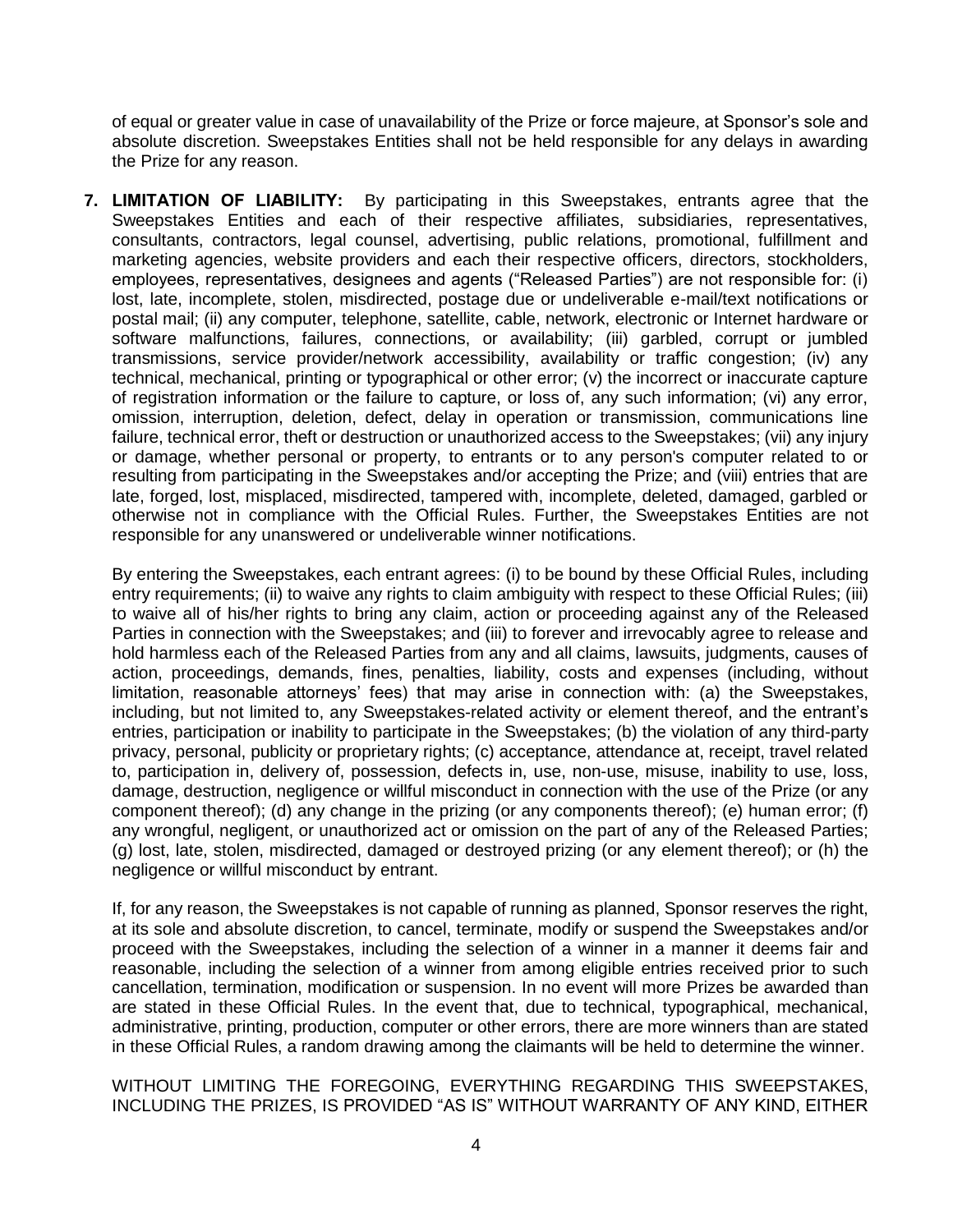EXPRESS OR IMPLIED, INCLUDING BUT NOT LIMITED TO, THE IMPLIED WARRANTIES OF MERCHANTABILITY, FITNESS FOR A PARTICULAR PURPOSE OR NON-INFRINGEMENT.

- **8. DISPUTES: THIS SWEEPSTAKES IS GOVERNED BY, AND WILL BE CONSTRUED IN ACCORDANCE WITH, THE LAWS OF THE STATE OF NEW YORK, AND THE FORUM AND VENUE FOR ANY DISPUTE SHALL BE IN THE NEW YORK COUNTY, NEW YORK. ALL PROCEEDINGS BROUGHT PURSUANT TO THIS PARAGRAPH WILL BE CONDUCTED IN NEW YORK COUNTY, NEW YORK. THE REMEDY FOR ANY CLAIM SHALL BE LIMITED TO ACTUAL DAMAGES, AND IN NO EVENT SHALL ANY PARTY BE ENTITLED TO RECOVER PUNITIVE, EXEMPLARY, CONSEQUENTIAL OR INCIDENTAL DAMAGES OR HAVE DAMAGES MULTIPLIED OR OTHERWISE INCREASED, INCLUDING ATTORNEYS' FEES OR OTHER SUCH RELATED COSTS OF BRINGING A CLAIM, OR TO RESCIND THIS AGREEMENT OR SEEK INJUNCTIVE OR ANY OTHER EQUITABLE RELIEF. ENTRANTS AGREE THAT THE RIGHTS AND OBLIGATIONS OF ANY ENTRANT AND/OR SWEEPSTAKES ENTITIES AND/OR ANY OTHER PARTY SHALL BE RESOLVED INDIVIDUALLY, WITHOUT RESORT TO ANY FORM OF CLASS ACTION.**
- **9. PRIVACY:** Sponsor's privacy policy is available at https://www.ferreronorthamerica.com/privacy-policy.
- **10. PUBLICITY RIGHTS:** By participating in this Sweepstakes, each entrant agrees to allow the Sponsor and Sponsor's designee the perpetual right to use his/her name, address (city and state), biographical information, likeness, picture and other information and content provided in connection with the Sweepstakes for promotion, trade, commercial, advertising and publicity purposes in all media worldwide including, but not limited to, on television and the Internet, without notice, review or approval and without additional compensation, except where prohibited by law.
- **11. GENERAL:** Any attempted form of participation in this Sweepstakes other than as described herein is void. Sponsor and Administrator reserve the right to disqualify any entrant found or suspected, in their sole and absolute discretion, to be tampering with the operation of the Sweepstakes; to be acting in violation of these Official Rules; or to be acting in an unsportsmanlike manner or with the intent to disrupt the normal operation of this Sweepstakes. Any attempted form of participation in this Sweepstakes other than as in these Official Rules is void. If it is discovered that a person has registered or attempted to register more than once using multiple phone numbers, e-mail addresses, residential addresses, multiple identities, IP addresses, use of proxy servers, or like methods, all of that person's entries will be declared null and void and that person will not be awarded any Prize that he/she might have been entitled to receive. Any use of robotic, automatic, macro, programmed, third party or like methods to participate in the Sweepstakes will void any attempted participation effected by such methods and the disqualification of the individual utilizing the same. Entrants and/or potential winners may be required to provide proof of identification and eligibility as required by Sponsor or Administrator In the event of a dispute as to the identity of a winner, the winning entry will be declared made by the authorized account holder of the e-mail address submitted on the registration form associated with such entry. "Authorized account holder" is defined as the natural person who is assigned to an e-mail address by an Internet access provider, online service provider or other organization (e.g., business, educational institution) that is responsible for assigning email addresses for the domain associated with the submitted email address. Each entrant may be required to show proof of being an authorized account holder. **CAUTION: ANY ATTEMPT TO DELIBERATELY DAMAGE ANY WEBSITE OR UNDERMINE THE LEGITIMATE OPERATION OF THE SWEEPSTAKES IS A VIOLATION OF CRIMINAL AND CIVIL LAWS. SHOULD SUCH AN ATTEMPT BE MADE, THE SPONSOR RESERVES THE RIGHT TO SEEK DAMAGES OR OTHER REMEDIES FROM ANY SUCH PERSON(S) RESPONSIBLE FOR THE ATTEMPT TO THE**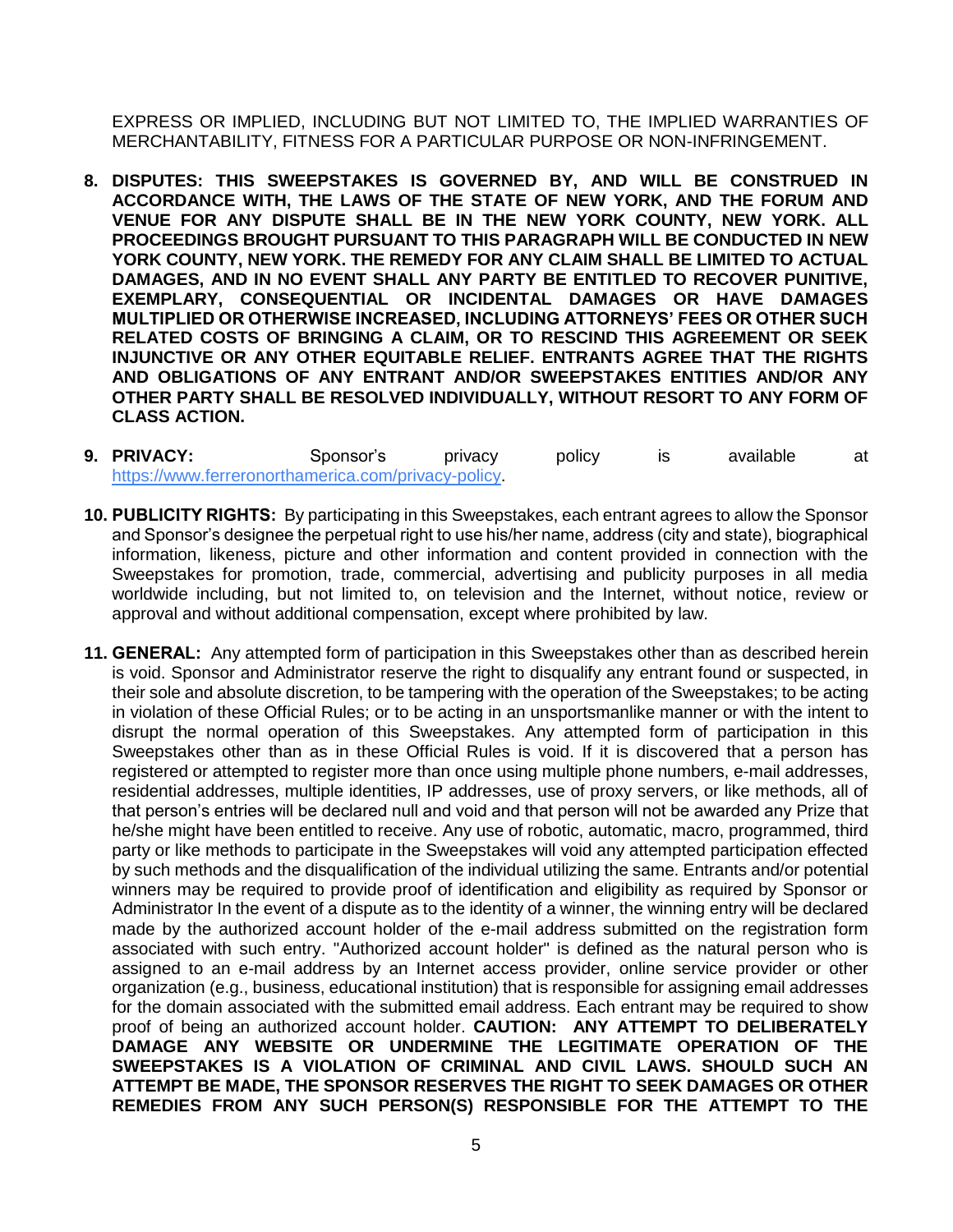**FULLEST EXTENT PERMITTED BY LAW.** If any provision of these Official Rules or any word, phrase, clause, sentence, or other portion thereof should be held unenforceable or invalid for any reason, then that provision or portion thereof shall be modified or deleted in such manner as to render the remaining provisions of these Official Rules valid and enforceable. The invalidity or unenforceability of any provision of these Official Rules or the Prize documents will not affect the validity or enforceability of any other provision. No entrant shall have the right to modify or amend these Official Rules. Sponsor's failure to enforce any term of these Official Rules shall not constitute a waiver of that provision and such provision shall remain in full force and effect. All entries and/or materials submitted become the property of Sponsor and will not be returned. In the event of any conflict with any Sweepstakes details contained in these Official Rules and Sweepstakes details contained in any promotional materials (including but not limited to point of sale, television and print advertising, promotional packaging and other promotional media), the details of the Sweepstakes as set forth in these Official Rules shall prevail.

**12. WINNERS LIST:** For a list of winners, interested individuals should mail a self-addressed stamped business envelope to: Winners List, Ferrero Play It Up Sweepstakes, P.O. Box 251328, West Bloomfield, MI 48325. Winner List requests must be received no later than June 30, 2022

Customer Service inquiries may be made at [Contact Us.](https://prizelogic.zendesk.com/hc/en-us?id=015880)

©2022 Ferrero U.S.A, Inc. All rights reserved.

© Fanatics, Inc., 2021.

**SEE NEXT PAGE FOR APPENDIX**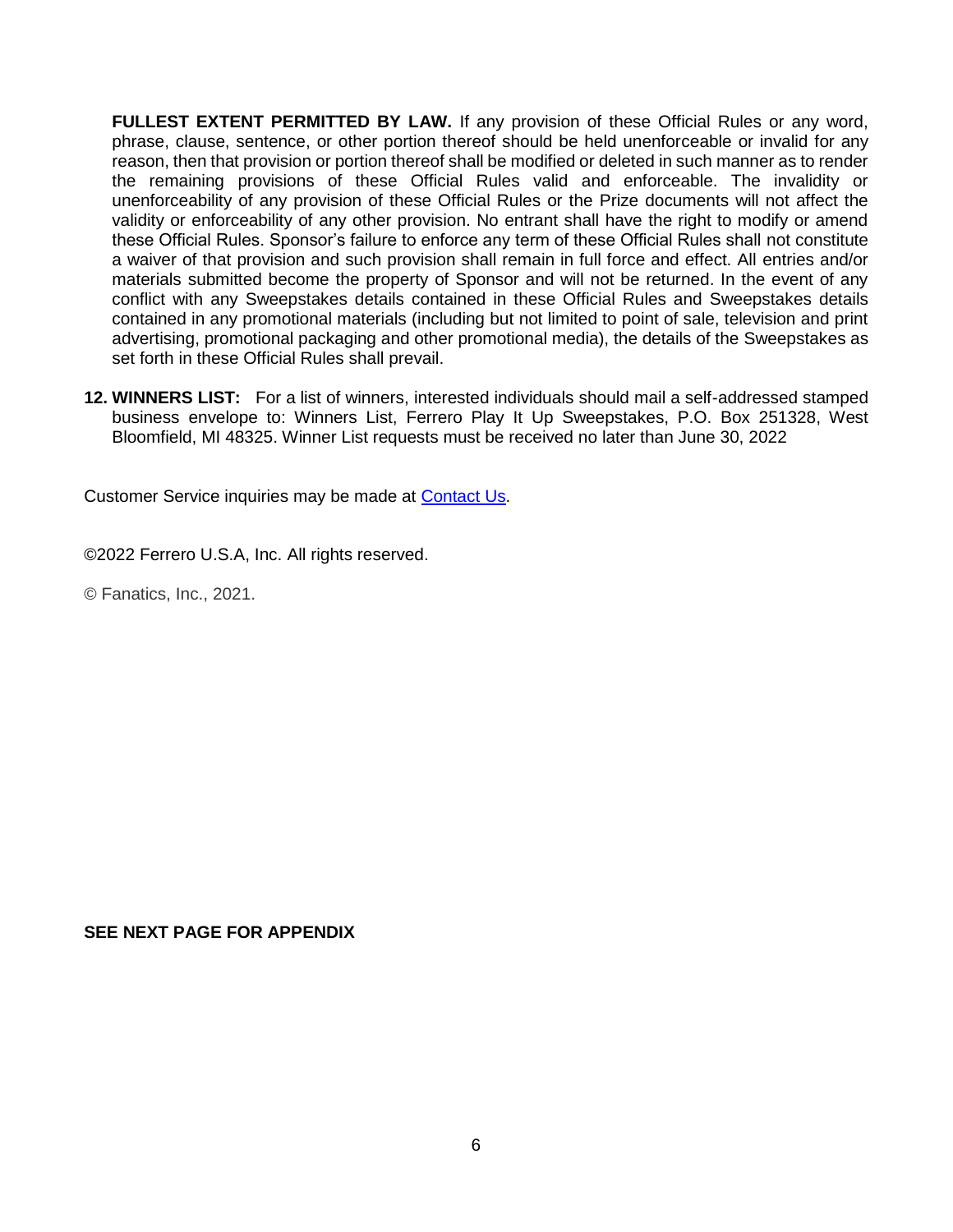## **APPENDIX**

# **Participating Products:**

| Product                              | <b>UPC</b>      |
|--------------------------------------|-----------------|
| Butterfinger Bar 1.9 oz              | 0-99900-10087-3 |
| Butterfinger Bar Share Size 3.7 oz   | 0-99900-00147-7 |
| CRUNCH Bar 1.55 oz.                  | 0-99900-72219-8 |
| <b>CRUNCH Bar Share Size 2.75 oz</b> | 0-99900-90836-3 |
| Baby Ruth Bar 1.9 oz                 | 0-99900-62546-8 |
| <b>Baby Ruth Bar Share Size</b>      |                 |
| 3.3 oz                               | 0-99900-80100-8 |
| 100 Grand Bar 1.5 oz                 | 0-99900-69423-5 |
| 100 Grand Bar Share Size 2.8 oz      | 0-99900-99324-6 |
| Butterfinger Minis 10.8 oz           | 0-99900-15032-8 |
| Butterfinger Fun Size 10.2 oz        | 0-99900-15032-8 |
| <b>Butterfinger Fun Size</b>         |                 |
| 19.8 oz                              | 0-99900-37426-7 |
| <b>Butterfinger Bites</b>            |                 |
| 3.5 oz                               | 0-99900-10065-1 |
| Butterfinger Bites 8 oz              | 0-99900-10042-2 |
| Crunch Bar Fun Size                  |                 |
| 10 <sub>oz</sub>                     | 0-99900-50589-0 |
| Crunch Bar Fun Size                  |                 |
| 19 oz                                | 0-99900-33177-2 |
| <b>Crunch Bar Minis</b>              |                 |
| 10.5 oz                              | 0-99900-71060-7 |
| Baby Ruth Fun Size                   |                 |
| 10.2 oz                              | 0-99900-96825-1 |
| Baby Ruth Fun Size                   |                 |
| 19.8 oz                              | 0-99900-31428-7 |
| <b>Baby Ruth Minis</b>               |                 |
| 10.8 oz                              | 0-99900-96825-1 |
| 100 Grand Fun Size                   |                 |
| 10 oz                                | 0-99900-97241-8 |
| <b>Butterfinger Minis Bar Pouch</b>  |                 |
| 9.8 oz.                              | 0-99900-72336-2 |
|                                      |                 |
| Crunch Minis Pouch 9.8 oz.           | 0-99900-72337-9 |
|                                      |                 |
| Baby Ruth Minis Pouch 9.6 oz.        | 0-99900-72338-6 |
|                                      |                 |
|                                      |                 |
| Butterfinger Minis Pouch 7 oz.       | 0-99900-72366-9 |